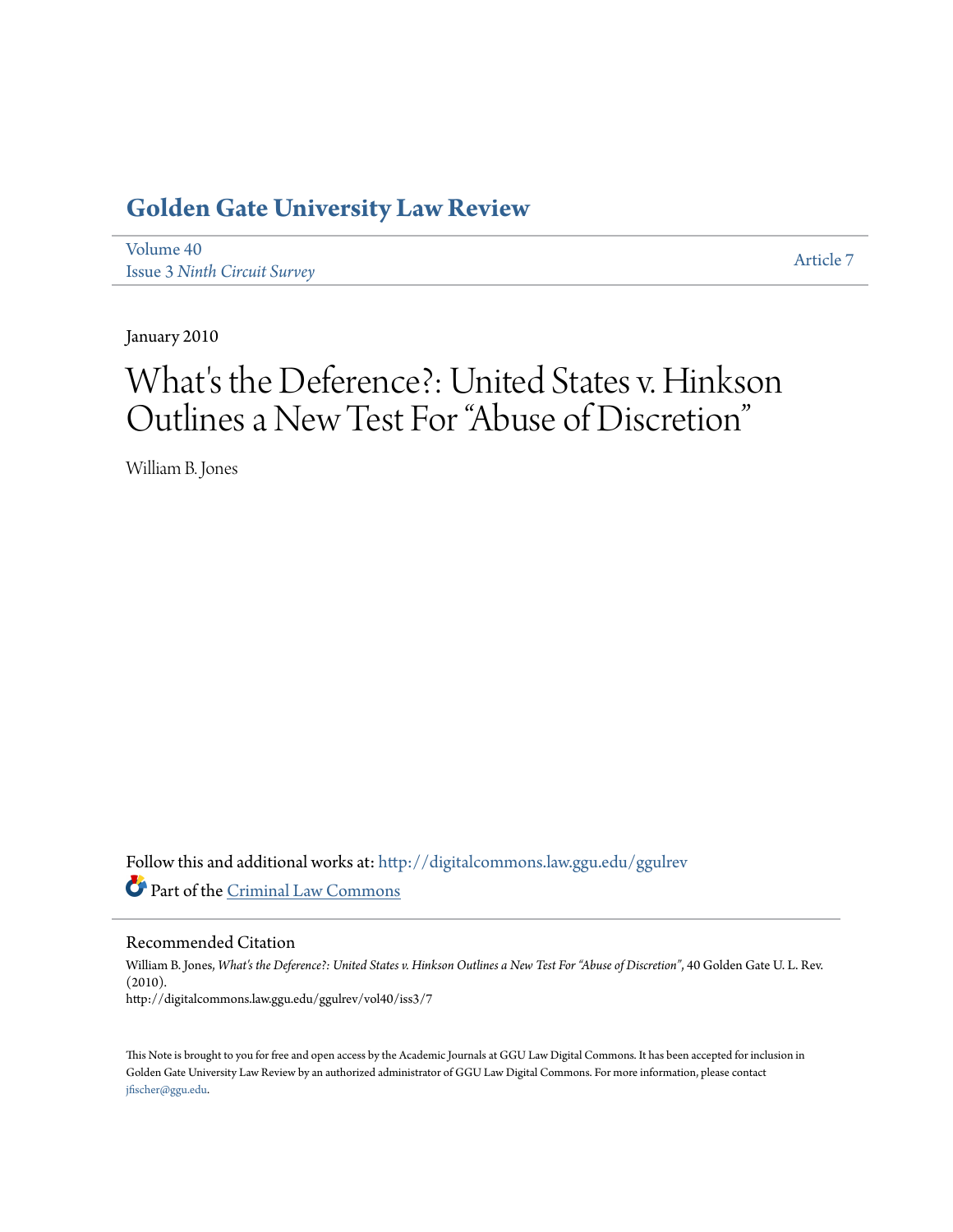# CASE SUMMARY

# WHAT'S THE DEFERENCE?: *UNITED STATES V. HINKSON* OUTLINES A NEW TEST FOR "ABUSE OF DISCRETION"

#### I. INTRODUCTION

Prior to *United States v. Hinkson*, under the prevailing analysis used to determine whether the trial court had engaged in an "abuse of discretion," there was arguably "no effective limit" on an appellate court's power to substitute its own judgment for that of the district court.<sup>1</sup> Rather, it was left to the appellate panel to decide whether it had a "definite and firm conviction that [a] mistake [had] been committed," or whether a trial court's factual finding was even "permissible."2

But in *Hinkson*, an en banc panel of the Ninth Circuit took the opportunity to elaborate on the abuse-of-discretion standard. The *Hinkson* court adopted a two-part test that appellate courts should follow to make an objective determination as to whether a district court abused its discretion in applying a rule of law to the facts in denying a motion for a new trial.<sup>3</sup> Although accompanied by a vigorous dissent, the *Hinkson* abuse-of-discretion test has quickly become a powerful influence and has been widely cited throughout the circuit.<sup>4</sup>

1

<sup>&</sup>lt;sup>1</sup> United States v. Hinkson, 585 F.3d 1247, 1251 (9th Cir. 2009) (en banc).

<sup>&</sup>lt;sup>2</sup> Id. (citing United States v. 4.85 Acres of Land, More or Less, Situated in Lincoln County, Mont., 546 F.3d 613, 617 (9th Cir. 2008)). 3

*Hinkson*, 585 F.3d at 1261. 4

<sup>&</sup>lt;sup>4</sup> In the two months following the decision, *Hinkson* was cited in twenty-one opinions by courts within the Ninth Circuit and in numerous briefs by counsel. *See, e.g.,*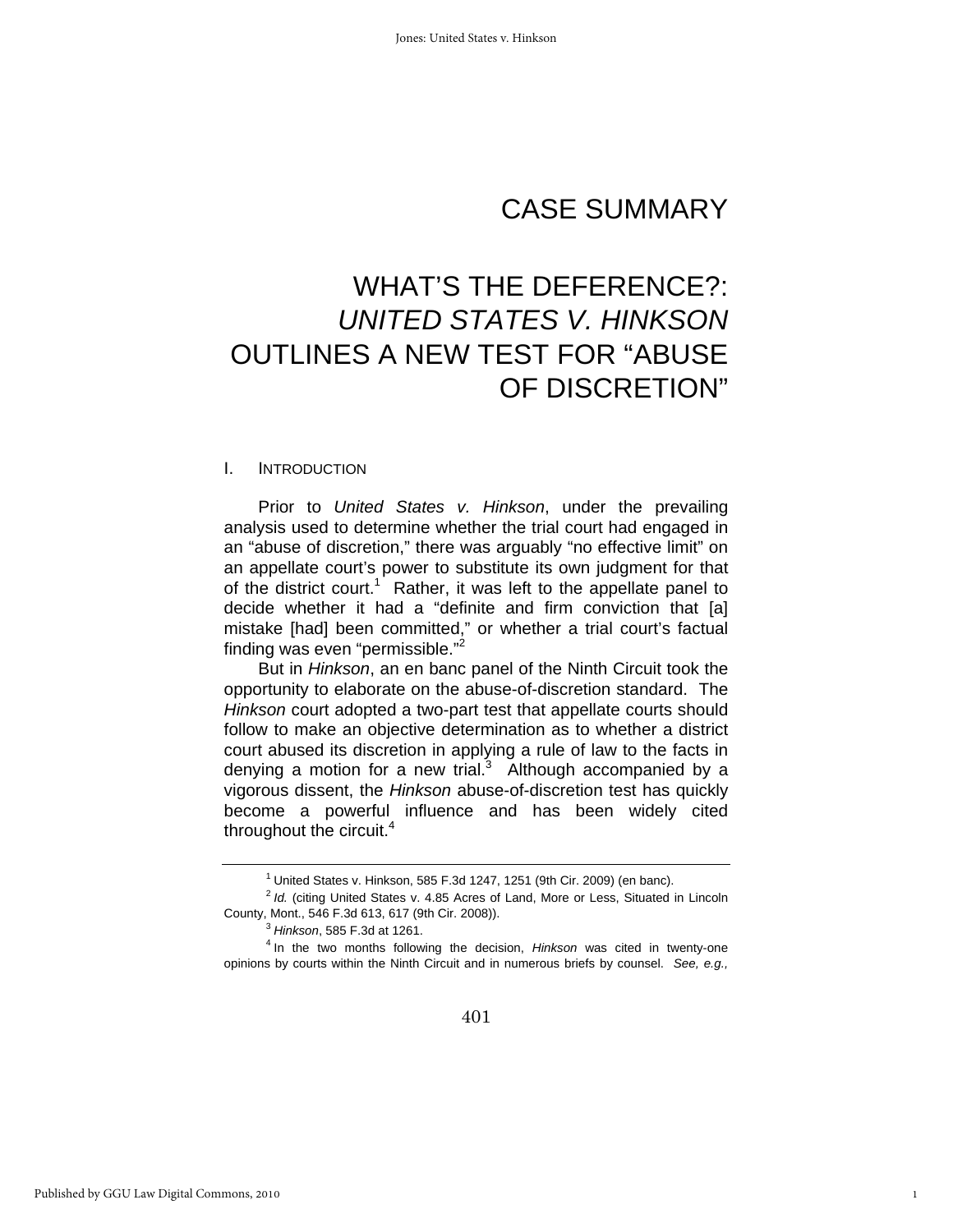#### II. FACTS AND PROCEDURAL HISTORY

#### A. FACTS

 Idaho businessman David Hinkson owned and operated a water-bottling company called WaterOz.<sup>5</sup> In 2000, Hinkson hired Elven Joe Swisher, a water-safety tester, to periodically assess WaterOz water.<sup>6</sup> Hinkson and Swisher eventually became friends.<sup>7</sup> Over the course of their friendship, Hinkson learned that Swisher had served in the United States Marine Corps as a firearms expert and that during this service Swisher "had killed a number of people in the Korean War."<sup>8</sup>

According to Swisher, in April 2002, Hinkson offered him \$10,000 per head if he were to torture and kill local attorney Dennis Albers and his family.<sup>9</sup> Hinkson allegedly told Swisher that Albers had been causing him legal troubles.<sup>10</sup>

During this same time period, Assistant United States Attorney Nancy Cook and Special Agent Steven Hines of the Internal Revenue Service spearheaded an investigation into Hinkson's failure to pay federal income tax on WaterOz profits.<sup>11</sup> In the summer of 2002, just a few months before Cook and Hines led a search of Hinkson's home, Hinkson allegedly asked that Swisher treat Cook, Hines, and their families "the same way as Albers."12 In November of 2002, Cook and Hines executed search warrants on Hinkson's home, which led to Hinkson's eventual indictment and conviction for tax evasion.<sup>13</sup>

Judge Edward J. Lodge presided over the tax-evasion case.<sup>14</sup> While on pretrial release for the tax-evasion charges, Hinkson extended another request to Swisher.<sup>15</sup> This new offer of \$10,000

 $<sup>6</sup>$  *Id.* at 1251</sup>  $^7$  *Id.*  $8$  Id. 1251-52. <sup>9</sup> *Id.* at 1252. <sup>10</sup> Hinkson, 585 F.3d at 1252.<br>
<sup>11</sup> *ld.* at 1252.<br>
<sup>12</sup> *ld.*<br>
<sup>13</sup> *ld.*; see also United States v. Hinkson, 281 F. App'x 651, 653 (9th Cir. 2008).<br>
<sup>14</sup> Hinkson, 585 F.3d at 1252.<br>
<sup>15</sup> *LA* 

Lemoge v. United States, 587 F.3d 1188, 1192 n.2 (9th Cir. 2009).

*Hinkson*, 585 F.3d at 1251; *see also* WaterOz: About Us, http://www.wateroz.com/about-us.asp (last visited Apr. 23, 2010).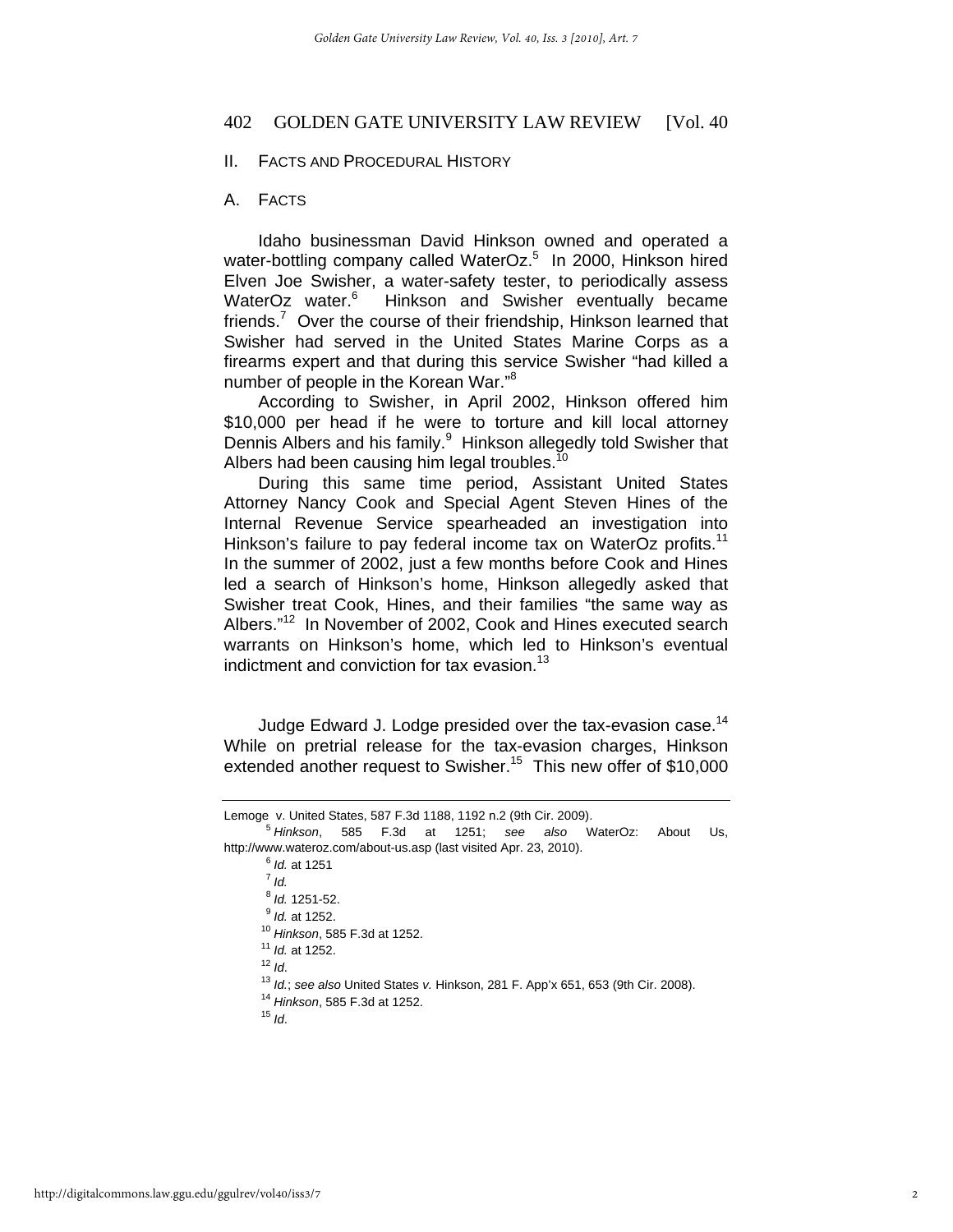per head would now include Judge Lodge and his family.<sup>16</sup>

After several unsuccessful attempts to solicit Swisher's services, Hinkson approached James Harding.<sup>17</sup> Hinkson met Harding at a 2003 Health Forum in Southern California and subsequently offered the former bodyguard a job at WaterOz and invited him to stay at his home.<sup>18</sup> It was during this stay that Hinkson requested that Harding kill Cook, Hines, and Judge Lodge in exchange for  $$20,000.<sup>19</sup>$  Harding refused but was later re-approached by Hinkson with the same proposal in March 2003.<sup>20</sup> After refusing Hinkson's offer yet again, Harding reported the solicitations to the FBI. $^{21}$ 

That same year, Swisher reported Hinkson's solicitation of his services to an Idaho state prosecutor and the FBI $^{22}$  On September 21, 2004, a federal grand jury in Idaho indicted Hinkson for soliciting the murders of Attorney Cook, Special Agent Hines, and Judge Lodge.<sup>23</sup>

#### A. FACTS

*1. Trial* 

Hinkson was charged under 18 U.S.C.  $\S$  373<sup>24</sup> with nine counts of solicitation to commit a crime of violence.<sup>25</sup>

The solicitation case against Hinkson went to trial on January 11, 2005, and lasted a total of two weeks.26 A few days into the trial, Elven Joe Swisher, with a Purple Heart medal $^{27}$  pinned to his

<sup>19</sup> *Id.*

<sup>23</sup> *Id.*

 $^{24}$  A person violates 18 U.S.C. § 373 if he or she "solicits, commands, induces, or otherwise endeavors to persuade [another] person to engage" in "conduct constituting a felony that has as an element the use, attempted use, or threatened use of physical force against property or against the person of another in violation of the laws of the United

States." 18 U.S.C.A. § 373(a) (Westlaw 2004).<br><sup>25</sup> Hinkson, 585 F.3d at 1252-53.<br><sup>26</sup> Id. at 1253.<br><sup>27</sup> "The decoration known as the Purple Heart (authorized to be awarded pursuant to Executive Order 11016) may only be awarded to a person who is a member of the armed forces at the time the person is killed or wounded under circumstances otherwise qualifying

 $16$  *Id.* 

<sup>17</sup> *Id.*

<sup>18</sup> *Id.*

<sup>20</sup> *Hinkson*, 585 F.3d at 1252. 21 *Id*. 22 *Id.*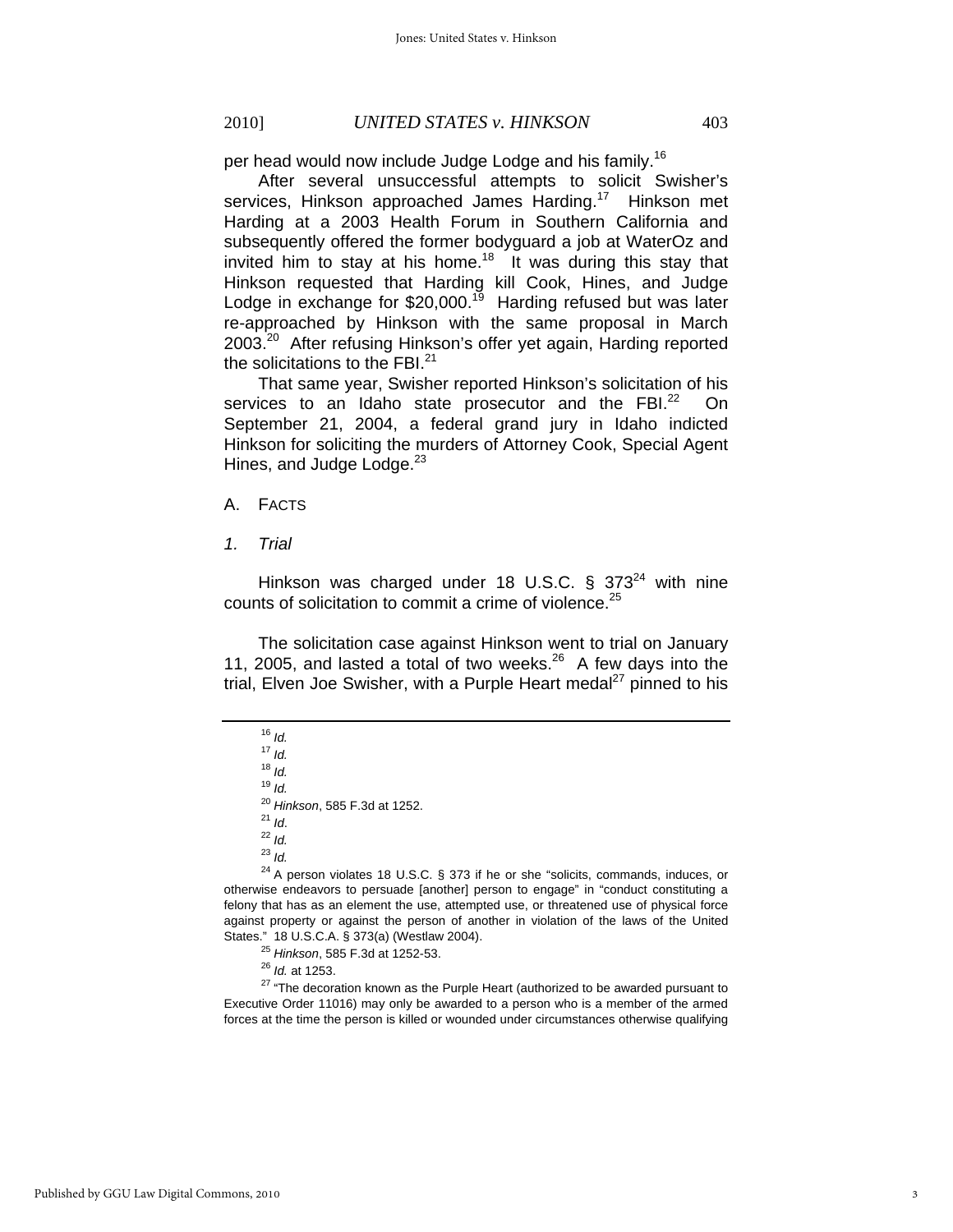lapel, took the stand as a prosecutorial witness. $28$  On direct examination, Swisher testified that he had served in the United States Marine Corps.<sup>29</sup> The prosecutor refrained from inquiry into Swisher's actual combat experience or commendations, but instead focused on what Swisher "had *told* Hinkson of his [Korean War] combat experience."<sup>30</sup> Swisher testified that, with this knowledge, Hinkson solicited his assistance in murdering Cook, Hines, and Judge Lodge.<sup>31</sup>

After cross-examining Swisher and attacking his credibility with inconsistencies in his testimony, Hinkson's attorney asked for a sidebar conference.<sup>32</sup> Hinkson's attorney indicated that Swisher could not have served in the Korean War as he would only have been 13 to 16 years old at the time. $33$  Hinkson's attorney then presented to the court a letter he had received that morning from Bruce Tolbert, an archives technician with the National Personnel Records Center (Tolbert Letter).<sup>34</sup> The Tolbert Letter stated that Swisher's official military records did not indicate any honorable decorations such as the Purple Heart.<sup>35</sup>

Hinkson's attorney moved to re-open cross-examination in order to question Swisher on his military service and more specifically on the pin adorning his lapel. $36$  The prosecution objected, arguing that direct examination was limited to what Hinkson was told and not Swisher's actual service nor his commendations.<sup>37</sup> When the court granted the defense's request to re-open the cross examination of Swisher, the prosecution

<sup>37</sup> *Id.*

that person for award of the Purple Heart." 10 U.S.C.A. § 1131 (Westlaw 2010). 28 *Hinkson*, 585 F.3d at 1253. 29 *Id.*

<sup>30</sup> *Id.*

 $\frac{31}{10}$ *Id.*<br> $\frac{32}{10}$ *Id.* at 1253-54.

<sup>&</sup>lt;sup>33</sup> The Korean War lasted from 1950-1953. Swisher was born in 1937 and therefore was only 13-16 years old during the Korean War.<br><sup>34</sup> The National Personnel Records Center (NPCR) maintains the official military

record of those in the Armed Forces. NPCR maintains the official military record of deceased and discharged veterans of the Armed Forces. The National Archives, Military Personnel Records, http://www.archives.gov/st-louis/military-personnel/ (last visited Apr. 23, 2010). 35 *Hinkson*, 585 F.3d at 1254. 36 *Id.*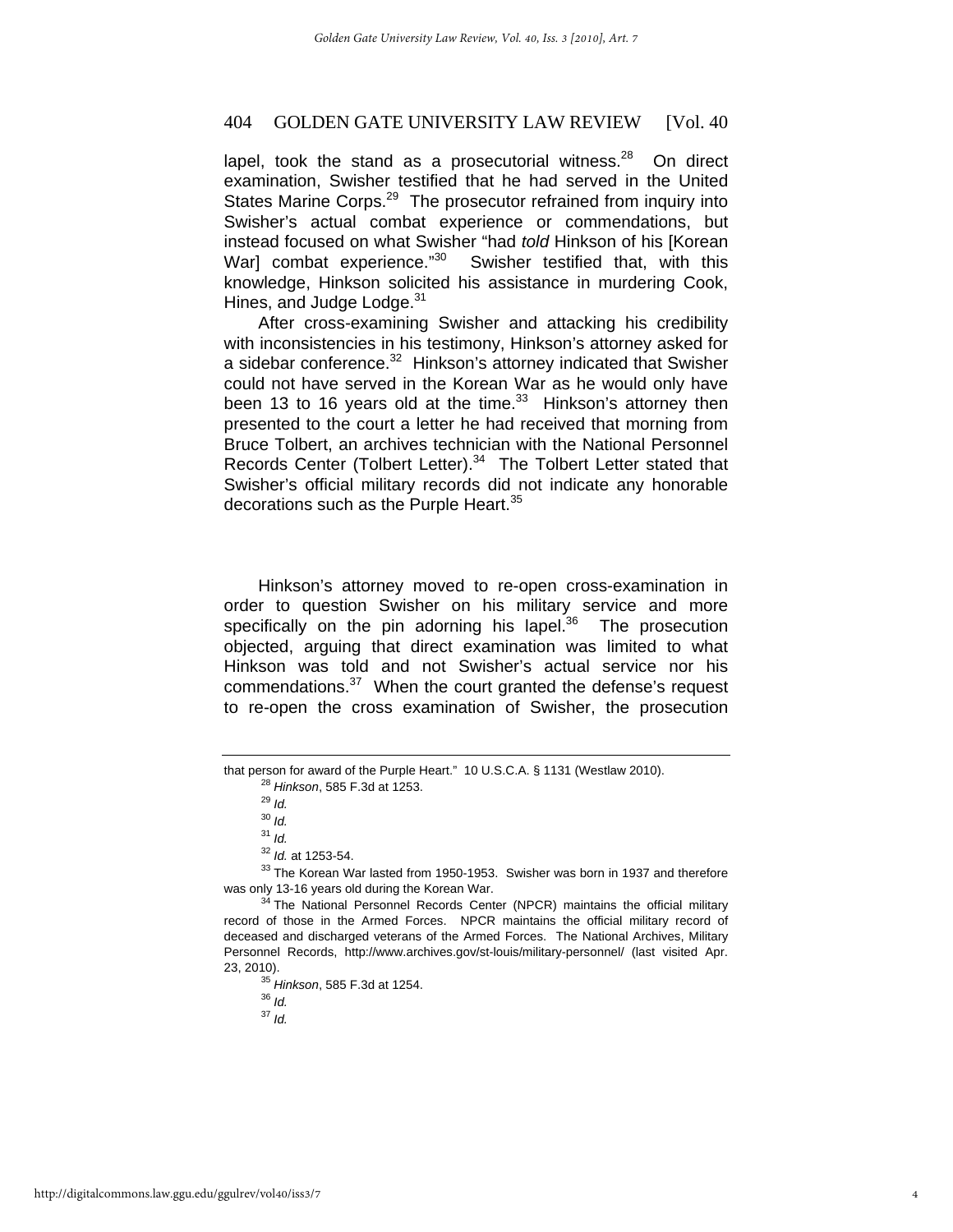warned Hinkson's attorney not to "go there."<sup>38</sup> When crossexamination resumed, Swisher testified that he was awarded the Purple Heart by the United States military and, following the Korean War, he served on classified missions to free prisoners from secret North Korean prison camps.<sup>39</sup>

Hinkson's attorney then placed the Tolbert Letter before Swisher and asked him if he did in fact receive the Purple Heart.<sup>40</sup> Swisher answered "yes" and presented a piece of paper entitled "Replacement DD-214."41 The form stated that Swisher was entitled to wear the Purple Heart because he was injured by shrapnel in combat. $42$  The Replacement DD-214 was dated October 1957 and stamped certified by a Captain W.J. Woodring.<sup>43</sup> The court then learned that the prosecution had already known of the Replacement DD-214.<sup>44</sup> After denying the defense's motion for a mistrial, the court instructed the jury to "disregard completely all of Mr. Swisher's testimony with regard to that military commendation."<sup>45</sup>

Seven days after Swisher took the stand, Hinkson's lawyer brought forth a letter from Lt. Col. K.G. Dowling of the National Personnel Management Support Branch of the United States Marine Corps (Dowling Letter).<sup>46</sup> The Dowling Letter was addressed to Ron Keeley of the Idaho Veterans Affairs Services.<sup>47</sup> It stated that Swisher had tried to use the Replacement DD-214 to obtain benefits and that the Dowling Letter was a response to

<sup>38</sup> *Id.*

<sup>39</sup> *Id.*

<sup>40</sup> *Id.*

<sup>41</sup> *Hinkson*, 585 F.3d at 1254. The DD-214 Form is also known as a Report of Separation. It is routinely used to verify military service for the purposes of benefits, retirement, employment, and membership in veterans' organizations. Information contained in this report may include the service member's period of service, type of duty, rank, medals, awards, commendations, and any foreign tours. The National Archives, DD Form 214, Discharge Papers and Separation Documents, http://www.archives.gov/veterans/military-service-records/dd-214.html (last visited Apr. 23, 2010). 42 *Hinkson*, 585 F.3d at 1254-55. 43 *Id.*

<sup>44</sup> *Id.* at 1255. 45 *Id.*

<sup>46</sup> *Id.*

<sup>47</sup> *Id*.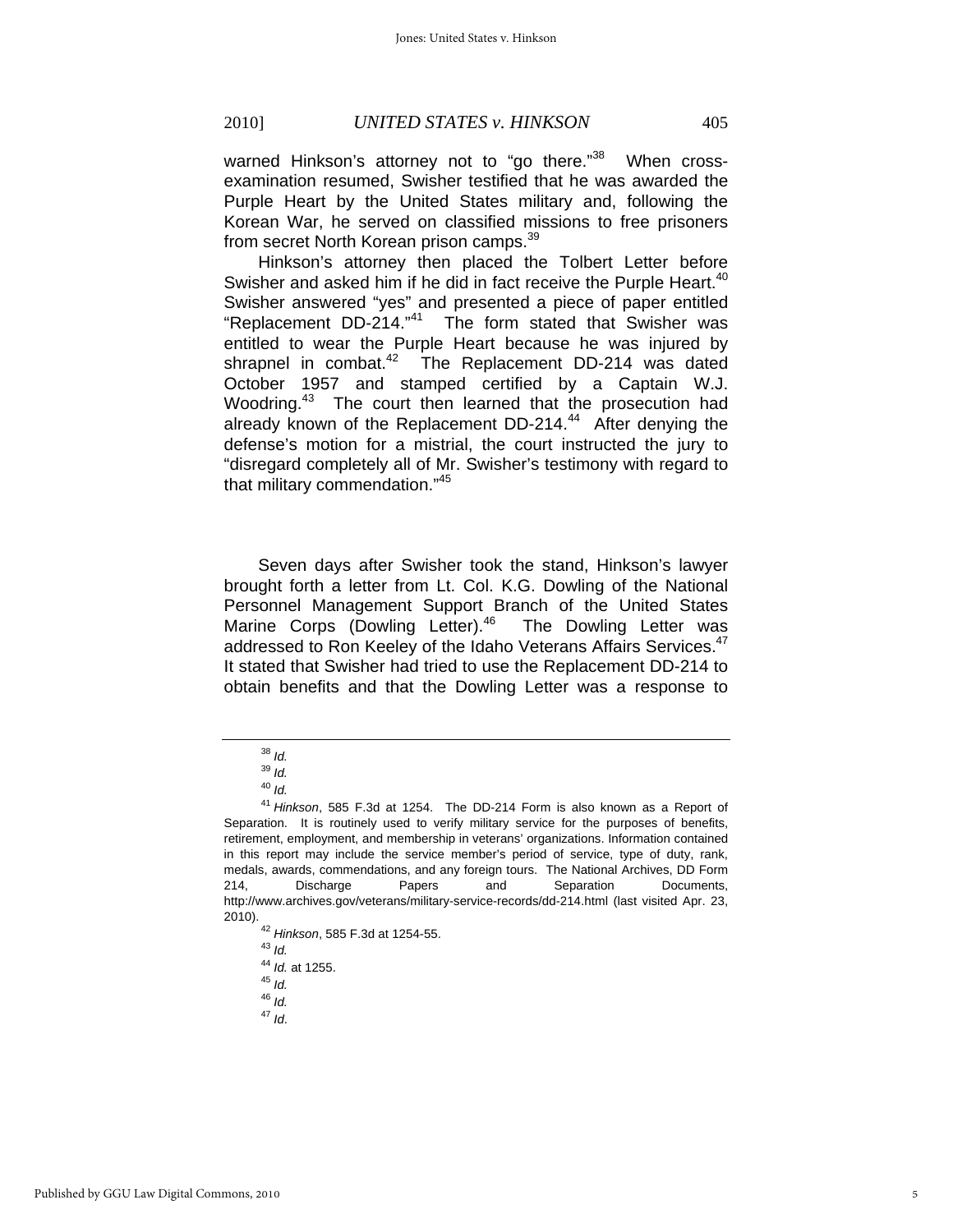Keeley's inquiry into the form's authenticity. $48$  The Dowling Letter stated that the medals listed in the Replacement DD-214 were not contained in Swisher's official file. $49$  The letter went on to state that several of the medals contained in the Replacement DD-214 form did not even exist at the time it was dated. $50$ 

Swisher's military record was subsequently subpoenaed and reviewed *in camera*. 51 The file contained a Replacement DD-214 Form identical to Swisher's proffered copy except that it did not list any medals or commendations.<sup>52</sup> But the file also contained a letter from Captain Woodring, the officer who certified Swisher's version of the DD-214, stating Swisher was authorized to wear the Purple Heart and other medals.<sup>53</sup>

The court informed the parties that the record appeared to support Swisher's claims that he was involved in top-secret assignments and was awarded various commendations.<sup>54</sup> However, the court also noted that the record was complex and difficult to decipher, and that the documents were not selfauthenticating or self-explanatory.55 The court emphasized that testimony from the custodian of records as to the complex military file or Captain Woodring as to the authenticity of the DD-214 form would be required to authenticate it as admissible evidence.<sup>56</sup>

But instead of requesting a continuance to procure such testimony, Hinkson's attorney instead moved to admit Swisher's military file and the Dowling letter into evidence.<sup>57</sup> The court then denied both pieces of proffered evidence on the grounds that they were inadmissible under Rules  $403^{58}$  and  $608(b)^{59}$  of the Federal

Although relevant, evidence may be excluded if its probative value is substantially outweighed by the danger of unfair prejudice, confusion of the issues, or misleading the jury, or by considerations of undue delay, waste of time, or needless presentation of cumulative evidence.

59 FED. R. EVID. 608(b) states as follows:

Specific instances of the conduct of a witness, for the purpose of attacking or

<sup>48</sup> *Hinkson*, 585 F.3d at 1255. 49 *Id.* <sup>50</sup> *Id.* at 1255-56. 51 *Id.* at 1256. 52 *Id.* <sup>53</sup> *Id.* <sup>54</sup> *Hinkson*, 585 F.3d at 1256. 55 *Id.* <sup>56</sup> *Id.* <sup>57</sup> *Id.* 58 FED. R. EVID. 403 provides as follows: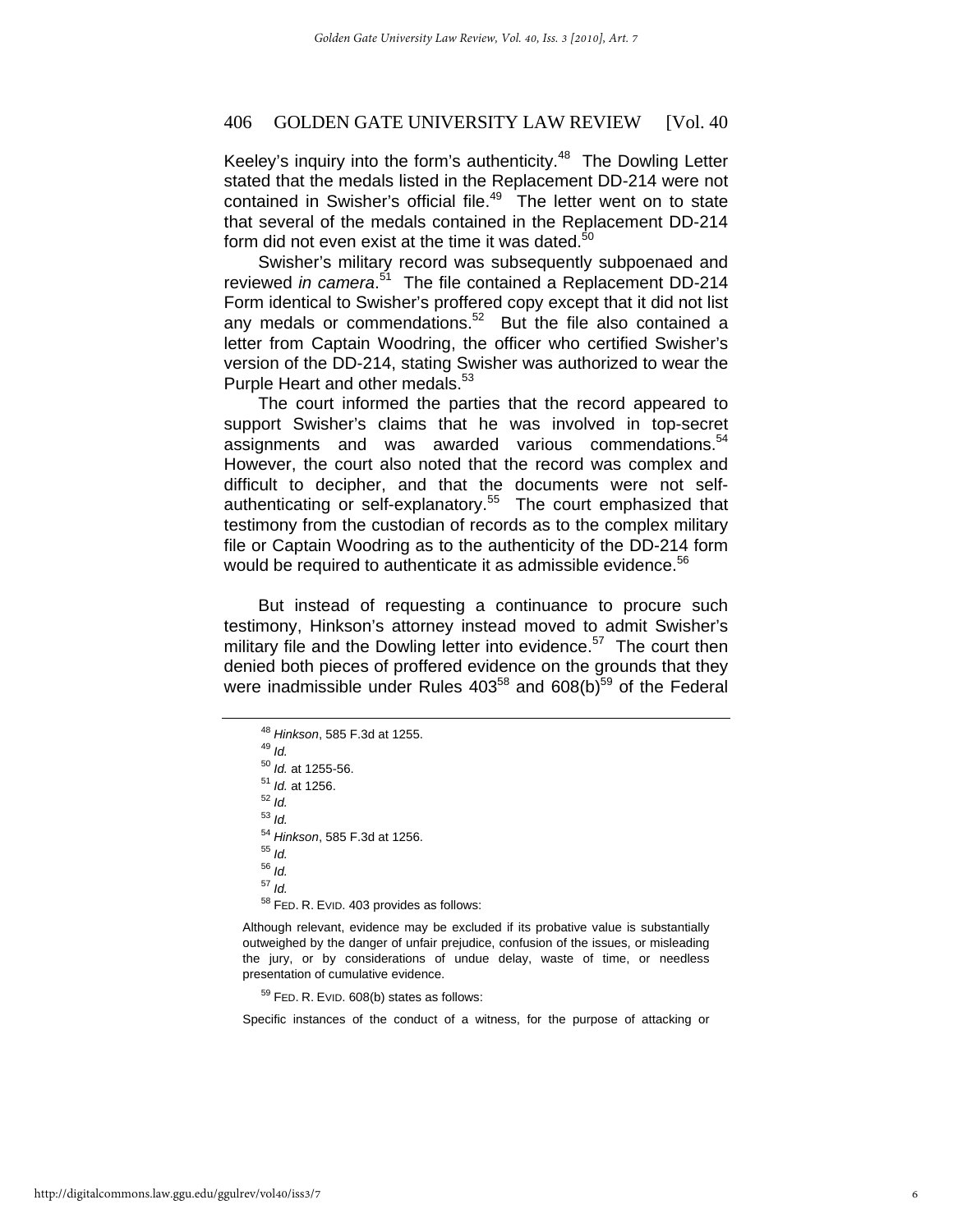Rules of Evidence<sup>60</sup> as mere extrinsic evidence that would serve no purpose other than to attack Swisher's character for truthfulness.<sup>61</sup> The court noted that the evidence would distract and confuse the jury and ultimately be a waste of time.<sup>62</sup> Hinkson was subsequently convicted for soliciting Swisher to murder Cook, Hines, and Judge Lodge.<sup>63</sup>

*2. Post-Trial* 

Based on new evidence, Hinkson made a motion for a new trial.<sup>64</sup> Hinkson offered a letter from Chief Warrant Officer W.E. Miller (Miller Affidavit).<sup>65</sup> Miller, the liaison to the National Personnel Records Center, stated that the Replacement DD-214 form offered by Swisher was forged and that Swisher's injuries were the result of a civilian car accident rather than military combat.66 Hinkson also provided an affidavit from Captain Woodring (Woodring Affidavit).<sup>67</sup> In the affidavit, Woodring stated that he never signed the Replacement DD-214 nor did he submit the Woodring Letter located in Swisher's military record.<sup>68</sup>

Reviewing the motion and the evidence in light of the factors identified in *United States v. Harrington*, 69 the trial judge denied the motion for a new trial.<sup>70</sup> In the order denying the motion, the trial judge outlined his findings of facts that led him to conclude that Hinkson failed to meet the requirements of the *Harrington*  test.71

<sup>60</sup> *Hinkson*, 585 F.3d at 1256. 61 *Id.*

<sup>62</sup> *Id.* <sup>63</sup> *Id.* at 1257. 64 *Id.* <sup>65</sup> *Id.*

<sup>66</sup> *Hinkson*, 585 F.3d at 1257. 67 *Id.*

<sup>68</sup> *Id.*

<sup>69</sup> *Hinkson*, 585 F.3d at 1257*; see* United States v. Harrington, 410 F.3d 598 (9th Cir. 2005). For a discussion of the *Harrington* test, *see infra* Part III(B)(1). 70 *Hinkson*, 585 F.3d at 1257. 71 *Id.*

supporting the witness' character for truthfulness, other than conviction of crime as provided in rule 609, may not be proved by extrinsic evidence. They may, however, in the discretion of the court, if probative of truthfulness or untruthfulness, be inquired into on cross-examination of the witness (1) concerning the witness' character for truthfulness or untruthfulness, or (2) concerning the character for truthfulness or untruthfulness of another witness as to which character the witness being cross-examined has testified.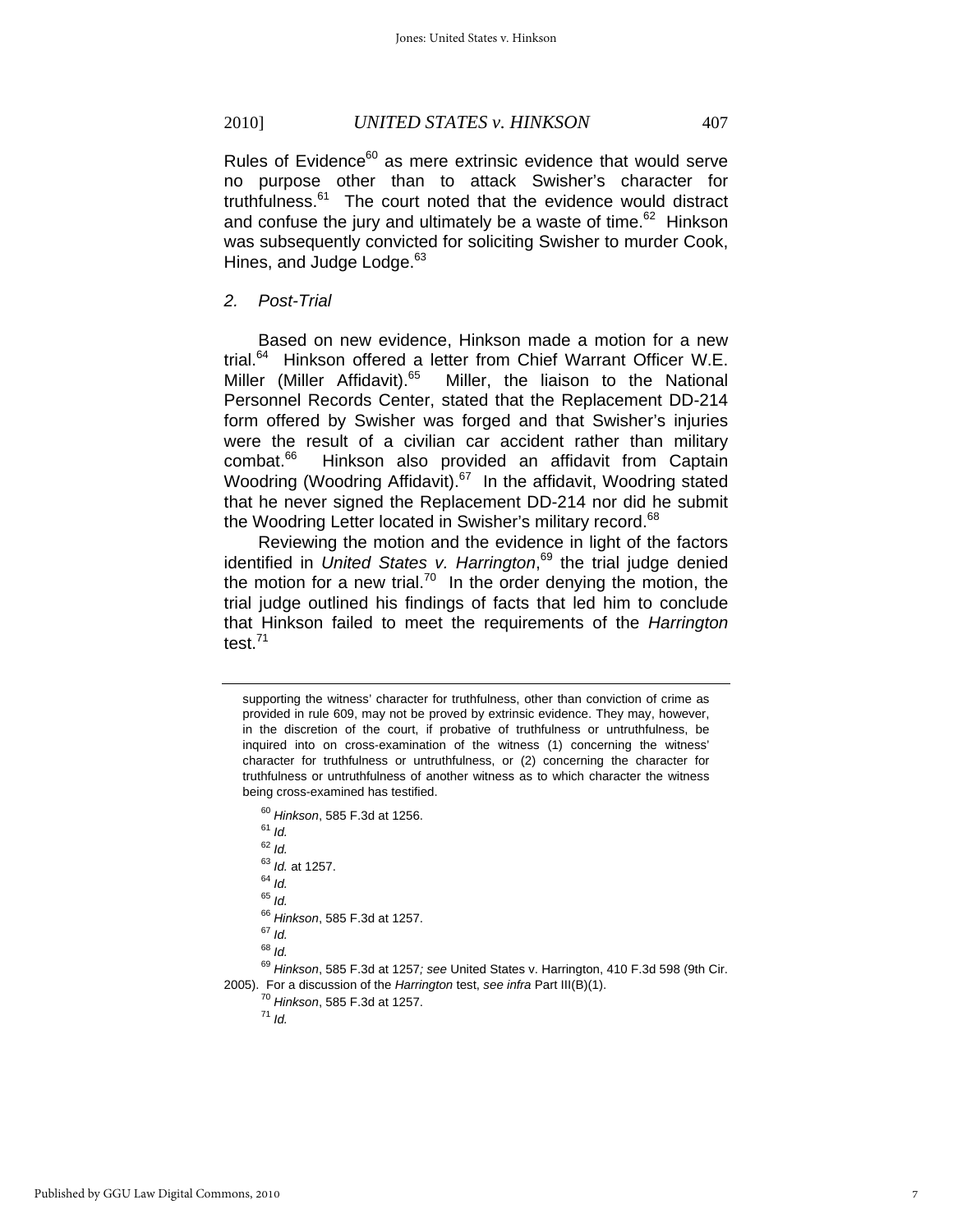The lower court came to the conclusion that the evidence offered in support of the motion was not "newly discovered."72 Rather, the trial judge found that the Woodring and Miller affidavits offered nothing substantively different from the evidence available at trial.<sup>73</sup> The trial court noted that Hinkson's lawyer mentioned that he had been investigating Swisher's military record for "quite some time" because Swisher's birth date made it doubtful that he had served in the Korean War. $74$  The trial judge also highlighted the fact that, months prior to the criminal trial, defense counsel represented Hinkson in a civil suit against Swisher.<sup>75</sup>

The trial court went on to state that, prior to the criminal case going to trial, the prosecution also provided defense counsel with Swisher's grand jury testimony containing similar irregularities.<sup>76</sup> The trial judge concluded that Hinkson's attorney had not been diligent in following any of these leads.<sup>77</sup> The trial court also found the Miller Letter and the Woodring Affidavit to be cumulative of what had already been offered at trial and that the materials were offered for the sole purpose of impeaching Swisher.<sup>78</sup> The court concluded that the two documents were excludable under the Federal Rules of Evidence in that they constituted unfairly prejudicial evidence (Rule 403) and constituted extrinsic evidence of specific conduct offered to attack Swisher's character for truthfulness (Rule 608(b)).<sup>79</sup>

On appeal from the district court's ruling, a Ninth Circuit threejudge panel held that the trial court abused its discretion and reversed the ruling on the motion for a new trial, but the Ninth Circuit granted a rehearing en banc.<sup>80</sup> An en banc panel subsequently heard the appeal and affirmed the trial court's ruling.<sup>81</sup>

III. NINTH CIRCUIT ANALYSIS

- <sup>72</sup> *Id.* at 1258. 73 *Id.* at 1257-58. 74 *Id.* at 1258. 75 *Id*. 76 *Hinkson*, 585 F.3d at 1258. 77 *Id.*
- 
- <sup>78</sup> *Id.*
- <sup>79</sup> *Id.*
- 80 United States v. Hinkson, 526 F.3d 1262 (9th Cir. 2008), *reh'g en banc granted,*  547 F.3d 993 (9th Cir. 2008). 81 *Hinkson*, 585 F.3d at 1251.
	-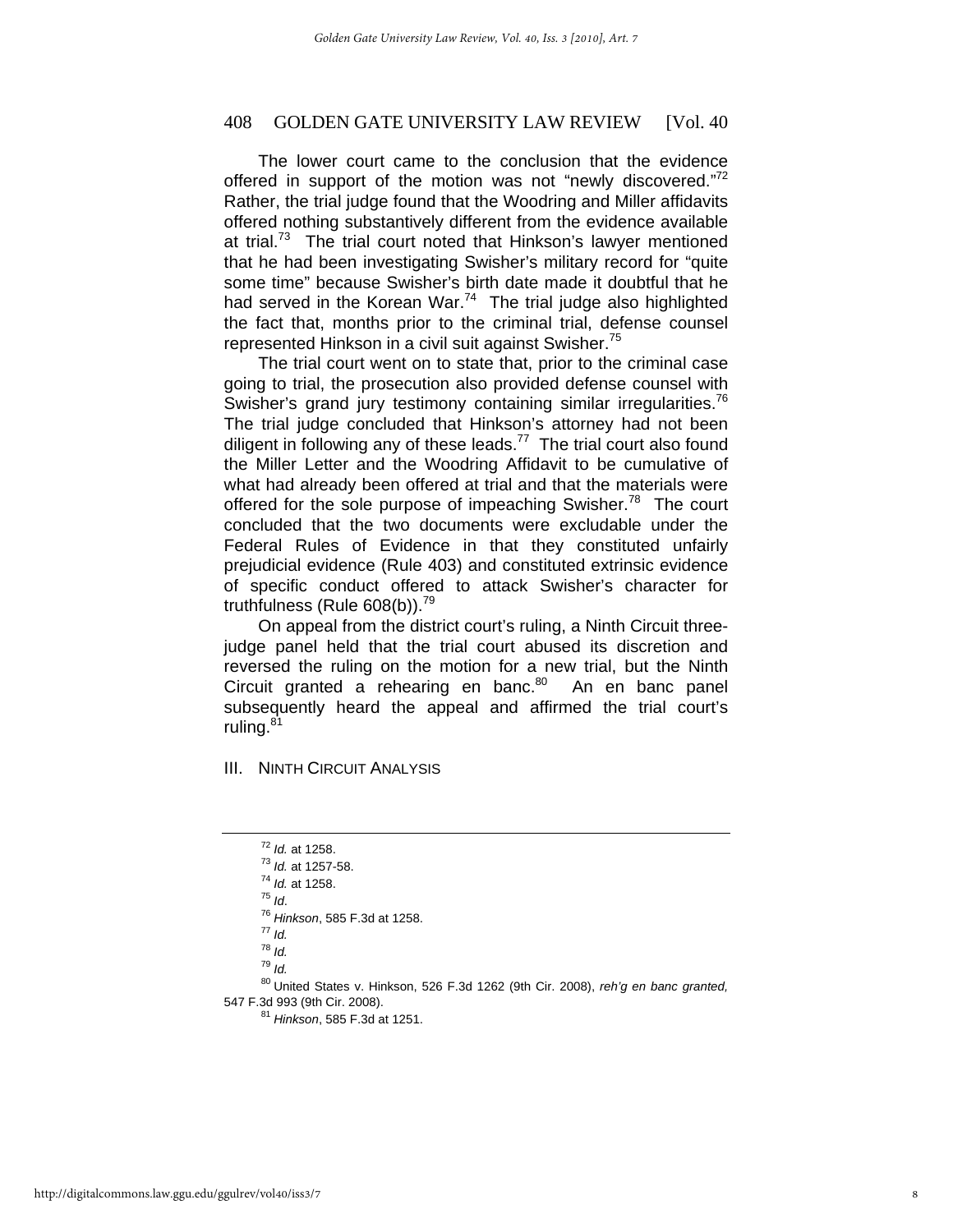#### 2010] *UNITED STATES v. HINKSON* 409

#### A. IDENTIFYING THE APPROPRIATE STANDARD OF REVIEW

The first issue before the en banc court in *Hinkson* was identifying the appropriate standard of review. When the issue on appeal is purely a question of law, the appellate court reviews the case de novo. $82$  If the court is to review factual findings, then the abuse-of-discretion standard is applied. $83$  But determining the lens through which an appellate court must analyze the application of law in the context of a trial court's factual findings requires further inquiry into the substance of the issue on review.<sup>84</sup>

In *Cooter & Gell v. Hartmax Corp.*, the U.S. Supreme Court opined that in reviewing a trial court's factual findings, "the abuseof-discretion and clearly erroneous standards are indistinguishable."85 A clearly erroneous assessment of the facts would equate to a trial court abusing its discretion.<sup>86</sup> Thus, a court of appeals may conclude that a district court abused its discretion in making a factual finding only if the factual finding was clearly erroneous.<sup>87</sup>

The Supreme Court in *United States v. United States Gypsum Co.* held that, despite evidence supporting the trial court's factual finding, an appellate court may still find it clearly erroneous if the evidence as a whole gives rise to a "definite and a firm conviction that a mistake has been committed."<sup>88</sup> Therefore, under this type of review, an appellate court must ask "'whether, on the entire evidence,' it is 'left with a definite and firm conviction that a mistake has been committed."<sup>89</sup>

However, just a year later, in *United States v. Yellow Cab Co.*, the Supreme Court concluded that, when the factual evidence offers two permissible views, a trial court does not commit clear error in choosing between the two.<sup>90</sup> This affords a trial court greater discretion to adopt one factual conclusion, even if the weight of the evidence favors another conclusion, so long as

384, 405 (1990)). 86 *Id.*

 $82$  United States v. McConney, 728 F.2d 1195, 1201 (9th Cir. 1984) (en banc), abrogated on other grounds, Estate of Merchant v. Comm'r, 947 F.2d 1390 (9th Cir. 1991).<br><sup>83</sup> Id. at 1200.<br><sup>84</sup> Hinkson, 585 F.3d at 1259.<br><sup>85</sup> Hinkson, 585 F.3d at 1259 (quoting Cooter & Gell v. Hartmarx Corp., 496 U.S.

<sup>87</sup> *Id.*

<sup>88</sup> United States v. U.S. Gypsum Co., 333 U.S. 364, 395 (1948).

<sup>89</sup> Easley v. Cromartie, 532 U.S. 234, 242 (2001) (quoting *U.S. Gypsum*, 333 U.S. at

<sup>395). 90</sup> United States v. Yellow Cab Co., 338 U.S. 338, 342 (1949).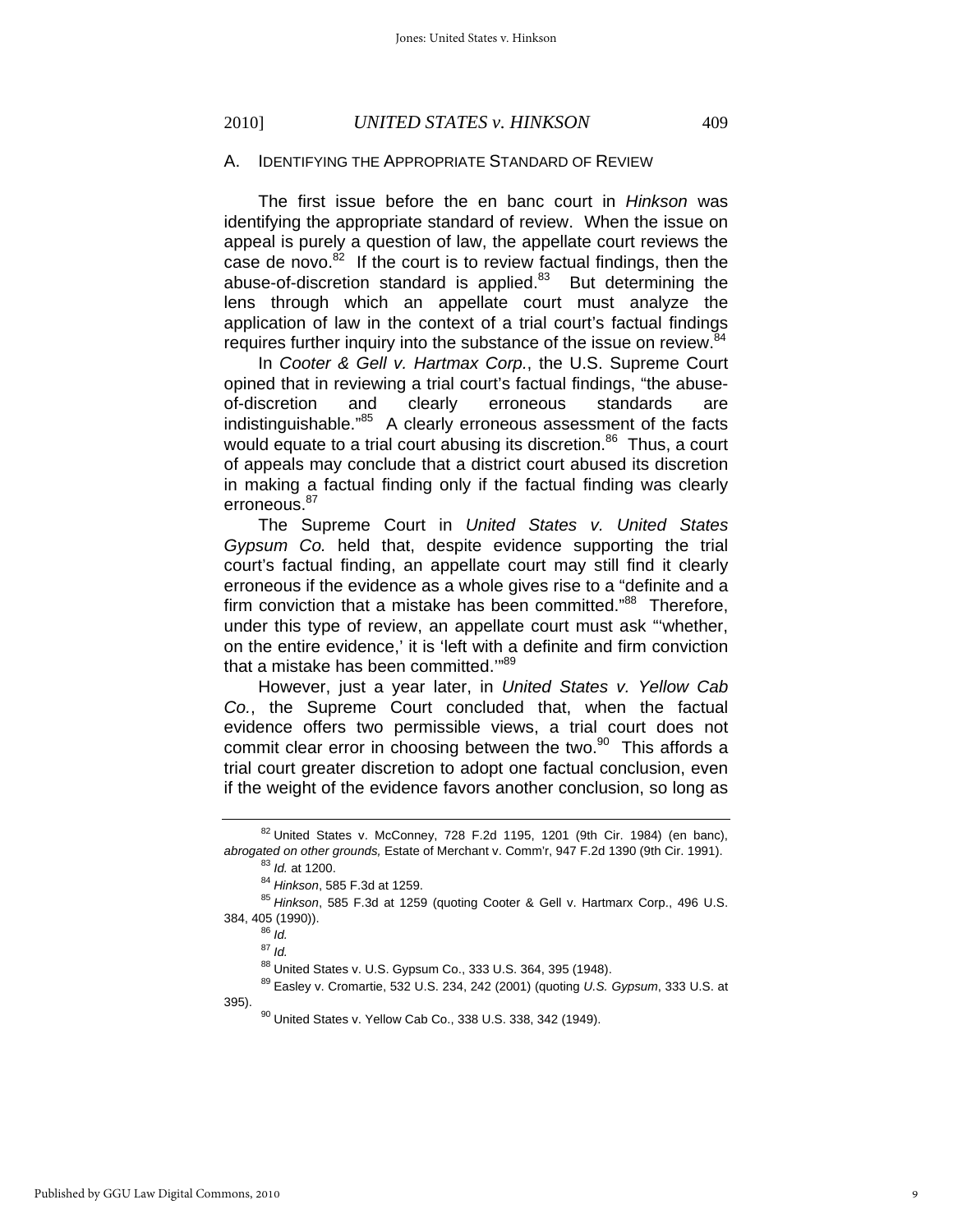there is sufficient evidence to support either conclusion. $91$  This ruling contrasted with *Gypsum*'s authorization for an appellate court to reverse whenever it develops a "definite and firm conviction" that the trial court made a mistake. $92$  Yet, despite being seemingly contradictory, both *Gypsum* and *Yellow Cab*  formulations of the clear-error standard of review have been subsequently reaffirmed.<sup>93</sup>

In *Anderson v. City of Bessemer City, North Carolina,* the Supreme Court reviewed the Fourth Circuit's finding that a trial court committed clear error when it made a factual determination that a selection committee had skipped over a female candidate for a position as recreational director on the basis of her gender. $94$ After weighing the evidence itself, the appellate court found that the selection committee had not in fact discriminated against the candidate because she was a woman. $95$  The Supreme Court found that both lower courts' factual determinations were supported by the facts in the record and neither was "illogical or implausible."96 The Court held that, although the Fourth Circuit's view was just as permissible as the trial court's conclusion, judicial deference in favor of a trial court's factual findings required reversal.<sup>97</sup> Thus, the Supreme Court ruled that a finding of clear error is appropriate when the trial court's factual determination is "illogical and implausible" or lacks "support in inferences that may be drawn from facts in the record."<sup>98</sup>

The *Hinkson* court noted that this series of decisions has led to confusion over when an appellate court should exercise its power to reverse a trial court's factual findings. The Ninth Circuit's standard prior to *Hinkson* stated that a trial court "abuses its discretion when it makes an error of law, when it rests its decision on clearly erroneous factual findings, or when [the appellate court is] left with a definite and firm conviction that the district court committed a clear error of judgment."99

<sup>&</sup>lt;sup>91</sup> See id.<br><sup>92</sup> Hinkson, 585 F.3d at 1260.

<sup>&</sup>lt;sup>93</sup> Id.; see Easley v. Cromartie, 532 U.S. 234, 242 (2001) (applying *U.S. Gypsum*'s formulation of clear-error standard of review); Cooter & Gell v. Hartmarx Corp., 496 U.S. 384, 400-01 (1990) (applying definition of "clearly erroneous" that was first articulated in *Yellow Cab*). 94 Anderson v. City of Bessemer City, N.C., 470 U.S. 564, 571 (1985).

<sup>&</sup>lt;sup>95</sup> *Id.*<br><sup>96</sup> *Id.* at 577.

<sup>&</sup>lt;sup>97</sup> Hinkson, 585 F.3d at 1261.<br><sup>98</sup> Anderson, 470 U.S. at 577.<br><sup>99</sup> United States v. 4.85 Acres of Land, More or Less, Situated in Lincoln County,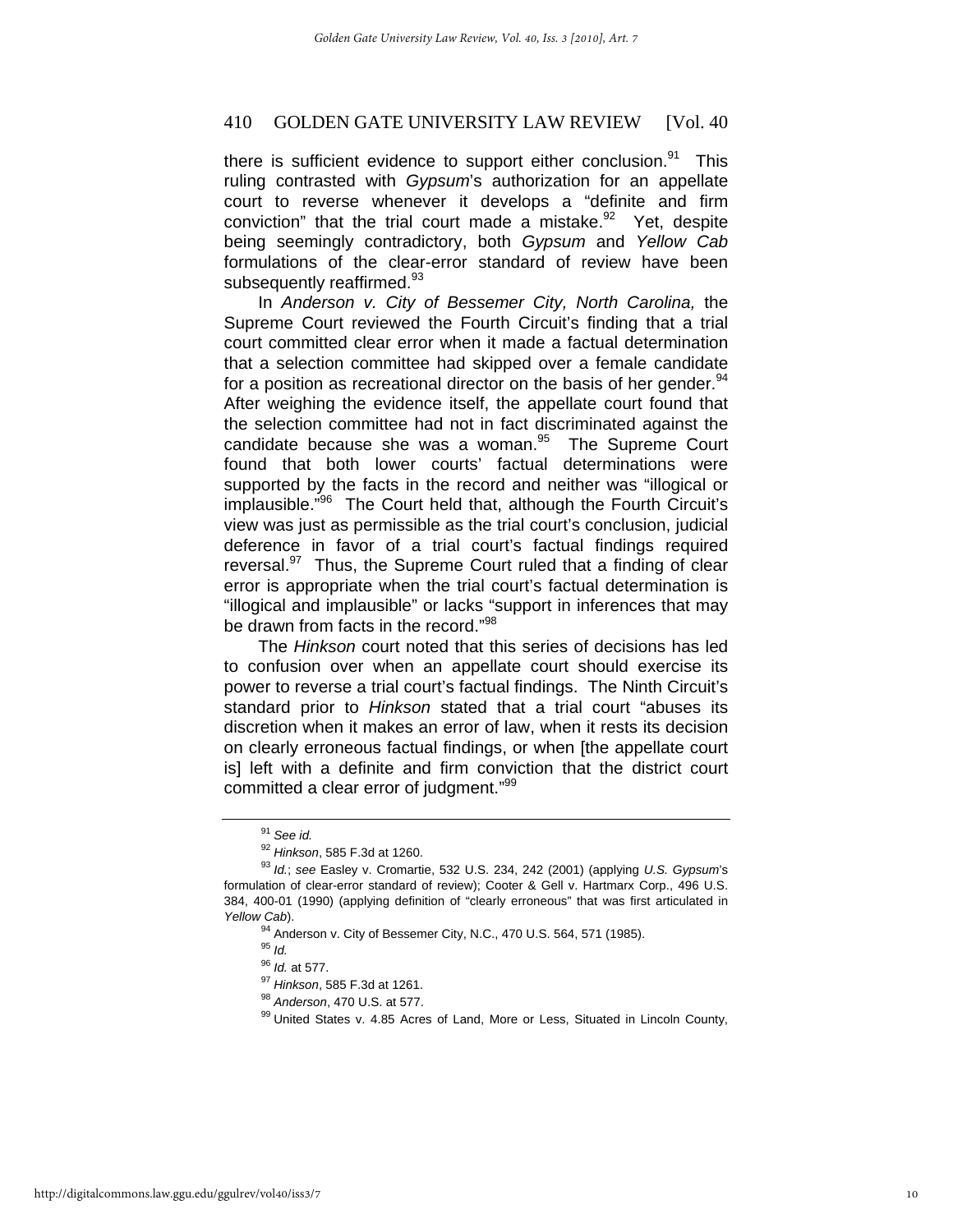# 2010] *UNITED STATES v. HINKSON* 411

But this meant that appellate panels had been left to themselves to decide whether they had reached a "definite and firm conviction that [a] mistake [had] been committed," or whether a trial court's factual finding was even "permissible."<sup>100</sup> The *Hinkson* majority opined that there were consequently no effective checks on an appellate court's power to substitute its own judgment for that of the district court.<sup>101</sup> In *Hinkson*, the Ninth Circuit adopted a new objective abuse-of-discretion standard that attempted to merge the *U.S. Gypsum*, *Yellow Cab*, and *Anderson* standards into one clear test. $102$ 

#### B. THE NEW ABUSE-OF-DISCRETION TEST

The new abuse-of-discretion test adopted in *Hinkson* provides a two-pronged approach to determining abuse of discretion.<sup>103</sup> First, the appellate court should look to whether the district court identified the correct legal standard; if the district court failed to do so, then it abused its discretion.<sup>104</sup> Second, the appellate court must determine whether the trial court's application of the correct legal standard was (1) illogical, (2) implausible, or (3) without support in inferences that may be drawn from the facts in the record; if any of these three applies, then the trial court abused its discretion by making a clearly erroneous finding of fact.<sup>105</sup>

### *1. Whether the Appropriate Legal Standard Was Applied*

The United States Supreme Court has held that a district court abuses its discretion if it makes an "error of law."106 Here, the district court denied Hinkson's new-trial motion.<sup>107</sup> By applying the *Harrington* test, the district court identified and applied the

Mont*.*, 546 F.3d 613, 617 (9th Cir. 2008) (internal quotation marks omitted). <sup>101</sup> Hinkson, 585 F.3d at 1251.<br><sup>102</sup> Id. at 1261.<br><sup>103</sup> Id. at 1261-62.<br><sup>104</sup> Id. at 1262-63.<br><sup>106</sup> Hinkson, 585 F.3d at 1261 (citing Cooter & Gell v. Hartmarx Corp., 496 U.S. 384, 405 (1990)). 107 *Hinkson*, 585 F.3d at 1257.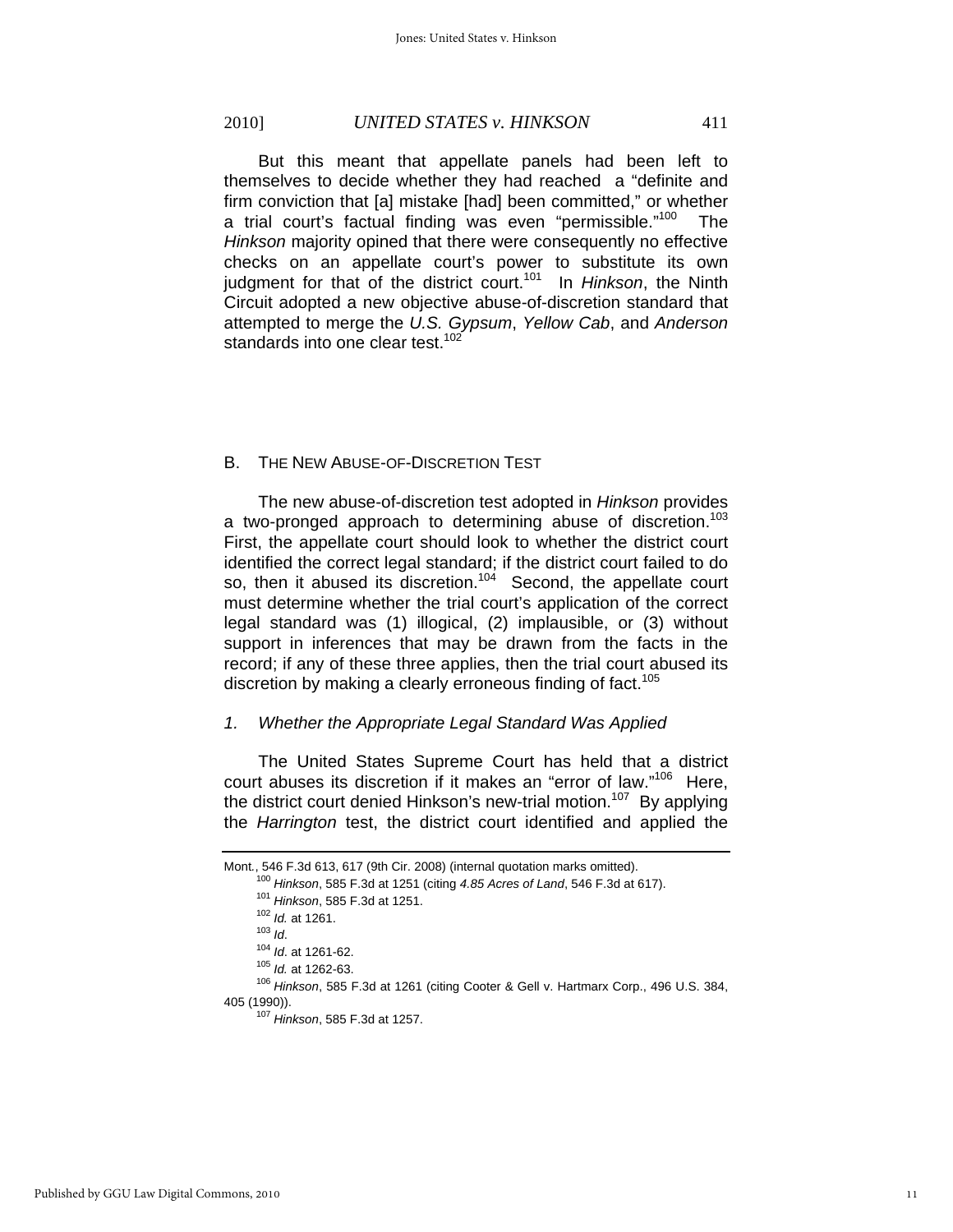relevant law related to a motion for a new trial.108 The *Harrington* test requires a criminal defendant seeking a new trial to prove (1) the evidence is newly discovered, (2) the defendant was diligent in seeking the evidence, (3) the evidence is material to the issues at trial, (4) the evidence is not (a) cumulative or (b) merely impeaching, and (5) the evidence indicates the defendant would probably be acquitted in a new trial.<sup>109</sup> If the issue on appeal is "essentially factual," then the issue becomes whether the district court's findings of fact, and its application of those findings of fact to the rule of law were illogical, implausible, or without support in inferences that may be drawn from facts in the record.<sup>110</sup>

The *Hinkson* court concluded that the substance of Hinkson's appeal was one that was "essentially factual."<sup>111</sup> The question here did not turn on the definition or determination of legal concepts.112 Rather, the district court's decision to deny the newtrial motion rested on the factual events that occurred at trial and the factual value of Hinkson's newly discovered evidence.<sup>113</sup> As a result, the Ninth Circuit turned to the question of whether the district court's findings of fact and its application of the *Harrington*  factors to the facts were illogical, implausible, or lacking in support from the record.<sup>114</sup>

#### *2. Illogical, Implausible, or Lacking in Support from the Record*

The *Hinkson* majority held that the district court did not err in finding that the evidence offered in Hinkson's motion for a new trial was not newly discovered.<sup>115</sup> The majority found that, although the Miller and Woodring affidavits were newly written, they offered nothing new beyond what was known at trial.<sup>116</sup> Instead, the affidavits merely supported evidence that was deemed inadmissible at trial.<sup>117</sup> Therefore, the en banc panel concluded that the trial court's determination that the evidence

<sup>108</sup> *Id.* at 1264.<br><sup>109</sup> United States v. Harrington, 410 F.3d 598, 601 (9th Cir. 2005).<br><sup>110</sup> United States v. McConney, 728 F.2d 1195, 1202 (9th Cir. 1984) (en banc), *abrogated on other grounds by* Estate of Merchant v. Comm'r, 947 F.2d 1390 (9th Cir. 1991). 111 *Hinkson*, 585 F.3d at 1264. 112 *Id.* at 1259. 113 *Id.*

<sup>114</sup> *Id.* at 1264. 115 *Id.*

<sup>116</sup> *Hinkson*, 585 F.3d at 1264. 117 *Id.*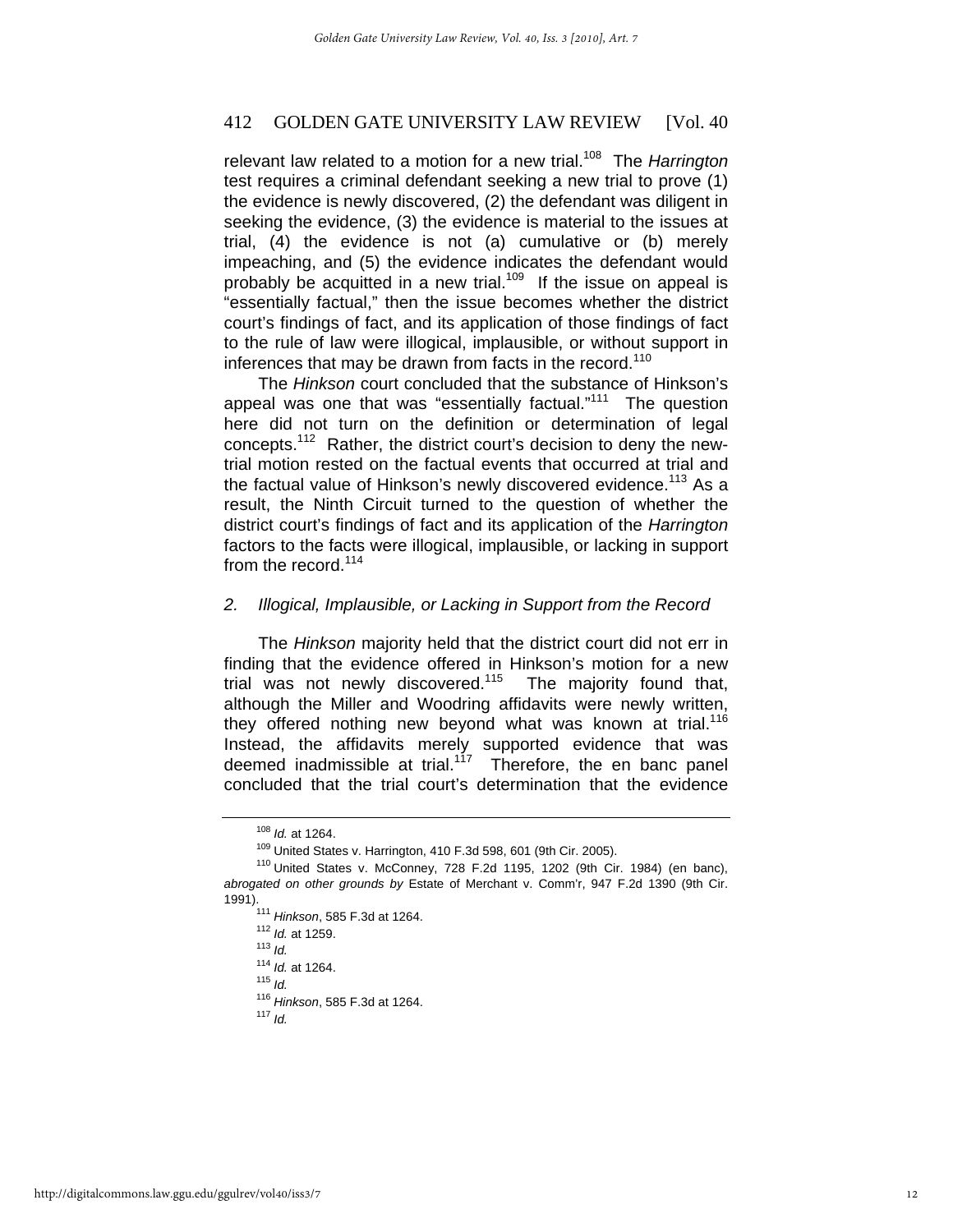was not "newly discovered" was logical and plausible.<sup>118</sup>

The *Hinkson* court also concluded that the trial court's determination that Hinkson's attorney failed to exercise due diligence in discovery was logical, plausible, and based on inferences supported by the record.<sup>119</sup> The court noted that Hinkson's lawyer admitted to conducting an investigation of Swisher's military record for "quite some time."<sup>120</sup> In fact, months prior to the trial, current counsel represented Hinkson in a civil trial against Swisher.<sup>121</sup> In a civil deposition, Swisher mentioned his service in the Korean War, a war that occurred when he was too young to enlist in the armed forces.<sup>122</sup> Similar statements made by Swisher were also found in grand jury transcripts provided to defense counsel.123 The trial court also noted the months that passed between Swisher's first cross-examination and the procurement of the affidavits, and that Hinkson's counsel failed to ask for a continuance.<sup>124</sup> Thus, the Ninth Circuit held that no clear error occurred in the trial court's determination that defense counsel failed to exercise due diligence.<sup>125</sup>

Similarly, the *Hinkson* court noted that the district court was well within its traditional powers of discretion when it determined that the evidence being offered was collateral and immaterial to the issues at trial.<sup>126</sup> The relevant issue was what Swisher had told Hinkson.<sup>127</sup> The trial court determined that the evidence of Swisher's actual military service record (or lack thereof) would have confused or misled the jury as to the relevant issues.<sup>128</sup> The trial court also determined that authenticating and explaining the documents would cause an unreasonable delay.<sup>129</sup>

Finally, the *Hinkson* court held that the district court did not err in ruling that the evidence would not result in an acquittal at retrial.<sup>130</sup> The district court opined that the affidavits would prove

<sup>118</sup> *Id.* at 1264-65. 119 *Id.* at 1265. 120 *Id.* <sup>121</sup> *Id.* <sup>122</sup> *Hinkson*, 585 F.3d at 1265. 123 *Id.* <sup>124</sup> *Id.* <sup>125</sup> *Id.* <sup>126</sup> *Hinkson*, 585 F.3d at 1265-66. 127 *Id.* <sup>128</sup> *Id.* <sup>129</sup> *Id.* at 1265-66. 130 *Id.* at 1267.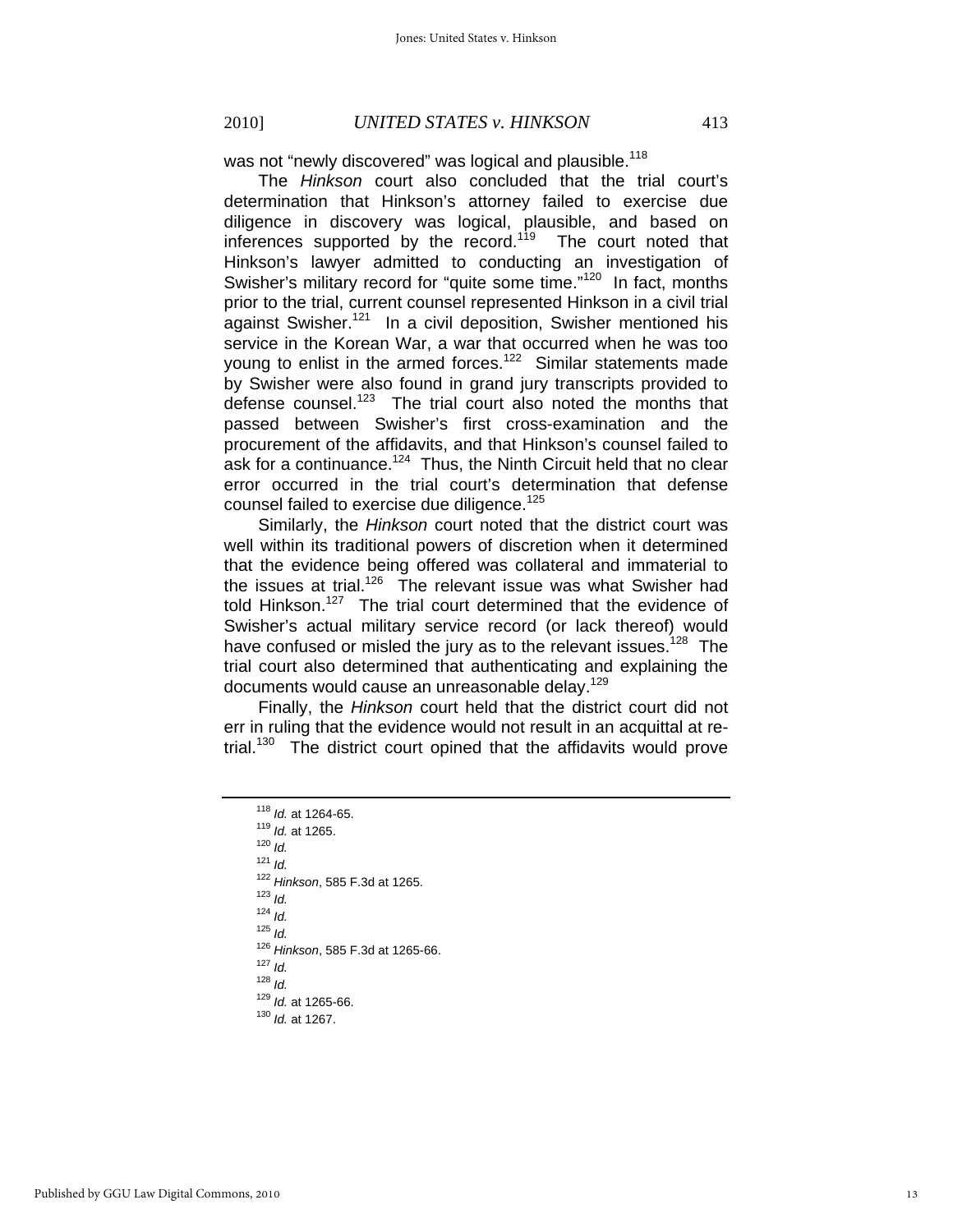only that Swisher lied about his military service.<sup>131</sup> The collateral nature of this evidence would make it inadmissible under Rule 403 of the Federal Rules of Evidence, and the outcome of the trial would not change.132 Therefore, the *Hinkson* court held that the trial court did not abuse its discretion, because this factual determination was based on reasonable inferences from the facts.<sup>133</sup>

Accordingly, the Ninth Circuit concluded that the district court identified the correct legal standard to analyze Hinkson's motion for a new trial and the court's findings of fact, and that the district court's application of the correct legal standard to those findings of fact was not illogical, implausible, or without support in inferences that could be drawn from the facts in the record.<sup>134</sup> Therefore, the *Hinkson* court ruled that the district court had not abused its discretion in denying Hinkson's new-trial motion.<sup>135</sup>

#### III. IMPLICATIONS OF THE DECISION

By applying the new objective test for an abuse-of-discretion determination, the *Hinkson* majority stated that it was simply clarifying the existing standard.<sup>136</sup> However, the new objective two-part test offers definite direction for future Ninth Circuit adjudications. In fact, in the two months following the decision, *U.S. v. Hinkson* was cited by twenty-one Ninth Circuit decisions and many more briefs by counsel.<sup>137</sup>

Litigants may have to be more creative in persuading appellate courts that particular factual findings are illogical, implausible, or without support in inferences from the facts in the record. The *Hinkson* majority made only cursory reference to these three terms and failed to shine any new light onto what kinds of findings would fit these descriptions. It is likely that subsequent cases will be required to fill in the lines drawn by *United States v. Hinkson*.

Focus will once again be placed on the "main event" of the

<sup>131</sup> *Id.* at 1266-67. 132 *Hinkson,* 585 F.3d at 1267. 133 *Id.* 

<sup>134</sup> *Id.*

<sup>&</sup>lt;sup>135</sup> *Id.*<br><sup>136</sup> *Id.* at 1251.

<sup>&</sup>lt;sup>137</sup> See, e.g., USAA Fed. Sav. Bank v. Thacker (In re Taylor), No. 08-60033, 2010 WL 1006927, at \*4 (9th Cir. Mar. 22, 2010); Dominguez v. Schwarzenegger, 596 F.3d 1087, 1092 (9th Cir. 2010).